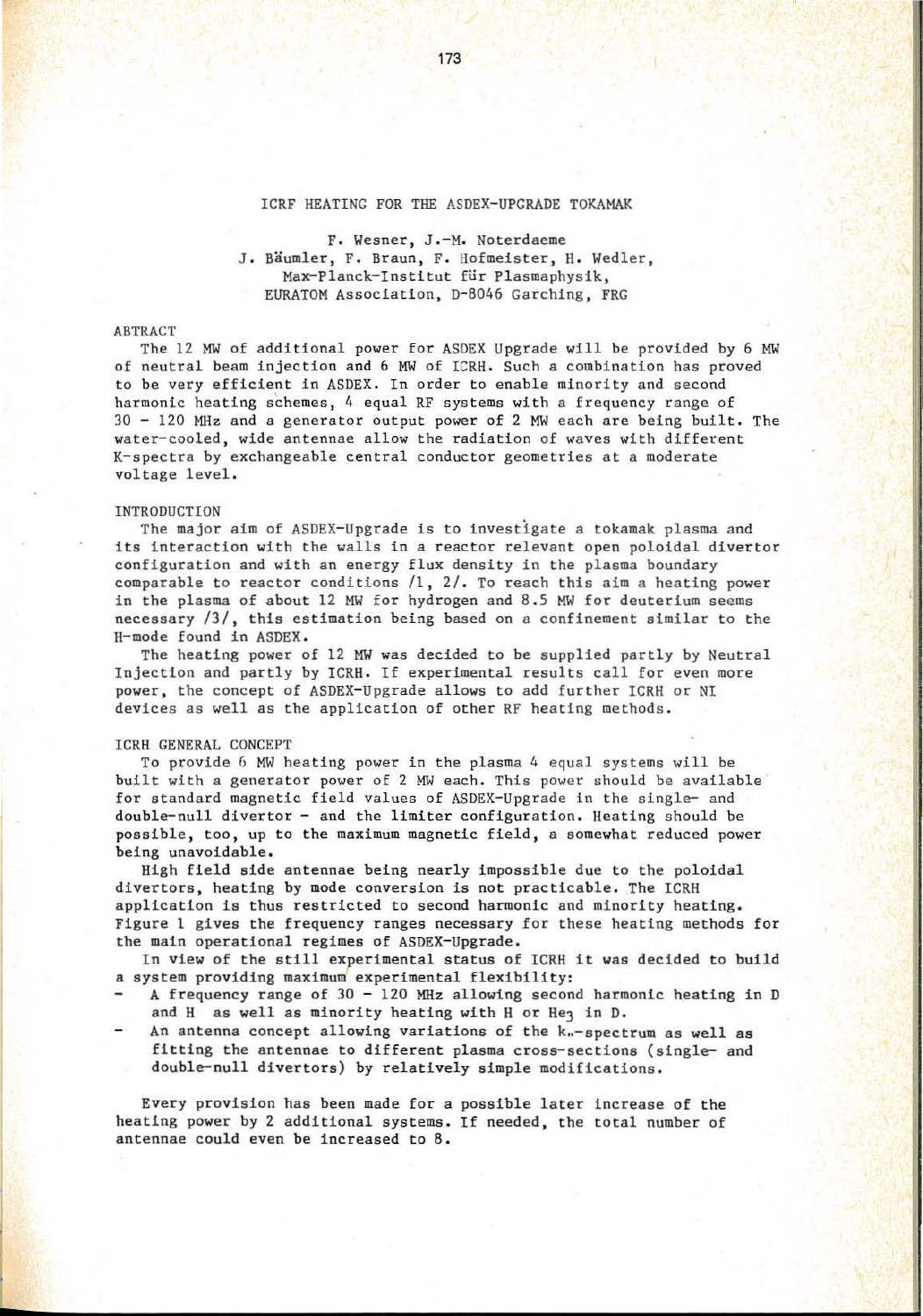## EXPERIMENTAL EXPERIENCE

Besides the large experimental experience of PLT and TFR /e.g. 4 , *5/ ,* more recent results of ASDEX , JET /6/ and rEXTOR /7/ can now be taken into account. Especially ASDEX results  $/8$ ,  $9/$  are highly relevant due to the divertors and the similar heating scenarios. A summary of these results in view of the choice of heating methods for ASDEX-Upgrade show:

- Second harmonic and minority heating are very efficient heating methods, the measured heating efficiencies of 20-25 kJ/MW being larger than for NI in the L-mode.
- A combination with NI improves the available parameter range for ICRH (e.g. the impurity problems being reduced).
- ICRH is accompanied by high-Z impurities leading to about 30 % of power radiation from the plasma centre. This can largely be reduced by low-Z wall material (e.g. carbonization). The physics of the impurity release is still under investigation.
- It is possible to get the H-mode with ICRH /9/. This seems to be somewhat easier with minority heating. Further intense investigtions are necessary in this field.
- Second harmonic heating is largely independent of the gas composition (e.g. for  $2\Omega_H$  the content of H ions should only be  $\geq 40$  %) allowing a larger experimental flexibility than minority heating.

So the choice of a combination of NI and ICRH as well as the large frequency range allowing second harmonic and minority heating are fully justified by recent results. A restriction to a smaller frequency range and only one ICR-heating scheme, despite of its attractiveness from the economic point of view, seems not yet reasonable for the next generation of experi**ments.** 

### ANTENNAE

The development of antennae for ASDEX-Upgrade has the following aims:

- Optimization for single-null operation and second harmonic heating (80 MHz). The antenna will be used for minority heating, too, with somewhat worse coupling characteristics.
- The antenna should allow different spectra for  $K_n$  by using different centre conductor geometries.
- Fitting to different plasma cross- sections (single-null, double-null divertor and limiter operations) is possible by changing simple side wall elements, the Faraday screen and side limiters being reused.
- The antenna has to be cooled.

The antenna geometry was optimized with respect to the electric field and voltage levels in the antenna and transmission lines. For this purpose the coupling calculations with 2- and 3- dimensional codes were combined with ray-tracing calculations in order to take into account the effect of the geometry on the power absorbed in the plasma, not only on the power radiated by the antenna  $/10/$  (Fig. 2).

A simple loop antenna leads to a  $k_n$ -spectrum peaked at  $K_n = 0$ , mainly exciting fast waves with small k. which are weakly damped by the plasma. It possibly excites coaxial waves, too, which may contribute to the impurity release. Since experimental results are still contradictory concerning these questions, the spectra of the ASDEX-Upgrade antenna will be variable by exchanging the centre conductor array (Fig. 3a ,b) . 2D- calculations show, that for an antenna wide enough the voltage necessary for radiation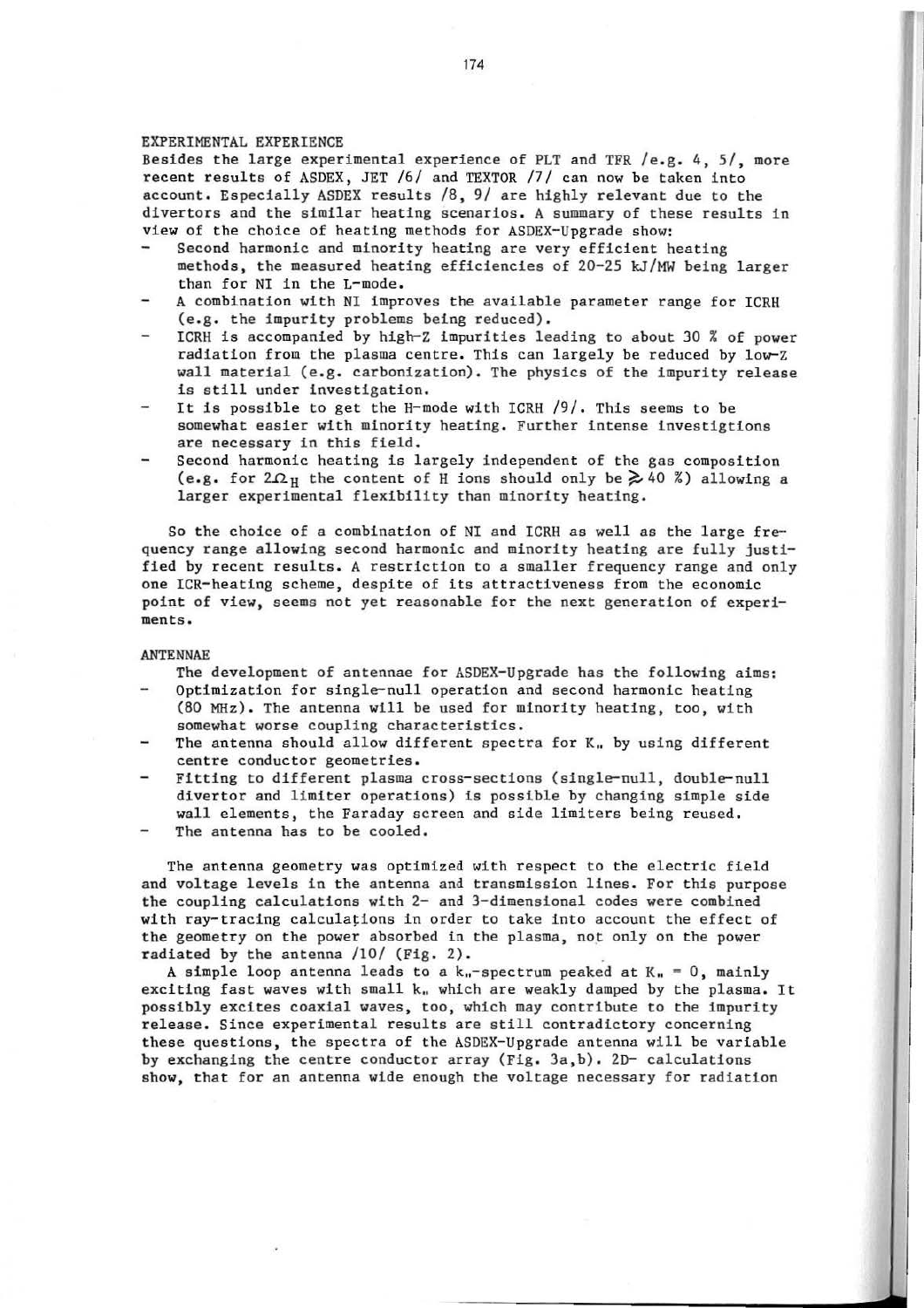and absorption of a certain power, e.g. in an array like Fig. 3b must not be larger than for a single loop antenna (Fig. 2). It can be seen further in Fig. 2, that for such an array and with a given antenna width there exists an optimum for the widths of the centre conductors and gaps.

Figure 4 shows the principle design of the antenna. It is based on the technology of the ASDEX antenna providing TiC-coated, optically open Faraday screens /11/, carbon protection limiters and water cooling. For single null operation the antennae are asymmetric with respect to the midplane of the experiment in order to utilize the full available space for a large distance between central and return conductor.

## LINE AND MATCHING SYSTEM

The antennae are fed at their both ends by  $6\ 1/8$ " vacuum lines with bellow sections to compensate thermal expansions. They are connected to the pressurized 9" lines by two feedthroughs with intermediate vacuum. First stubs near the upper and lower antenna feeder will reduce the VSWR for the major frequency range ( $2\Omega_{CH}$  corresponding to about 80 MHz) and allows cooling of the inner conductor of the vacuum line. The antenna impedance is matched to that of the generator by double stub-tuner systems near the experiment, the distances between the two stubs and between stubs and antennae being adjustable by exchangeable elements.

#### RF GENERATORS

The 4 RF generators will be very similar to those of ASDEX-W VII  $/12/$ . Besides minor modifications based on the operation experiences with ICRH experiments on ASDEX and the extension of the upper frequency limit from 115 to 120 MHz the output power of each generator will be extended from 1.5 to 2 MW up to 80 MHz and up to 1.2 MW at 120 MHz. Special tests with an ASDEX-W VII generator showed that these values can be achieved /13/. At least at lower frequencies a further increase of the power should be possible.

## REFERENCES

- /1,2/ IPP Garching Reports Nr. 1/ 197, 1/211 (1982) and 1/217 (1983)
- /3/ Additional heating for ASDEX-Upgrade, IPP Garching Rep.1/237 (1985)
- /4/ e.g. J. Hosea et al., Proc. of 4th Int. Symp. on Heating in Toroidal Plasmas, Roma 1984, P.261-275 Proc. of 12th European Conference on Controlled Fusion and Plasma Physics, Budapest, 1985
- /5/ e.g. J. Adam et al., 4th Int. Symp. on Heating in Toroidal Plasmas, Roma 1984, P.277-290
- /6/ J. Jacquinot et al., 12th Europ. Conf. on Controlled Fusion and Plasma Physics, Budapest, 1985, or P.P. Lallia, this conference
- /7/ A.M. Messiaen et al., ibid
- /8/ K. Steinmetz et al., ibid
- /9/ K. Steinmetz et al., this conference
- / 10/ J.-M. Noterdaeme, M. Soll, 12th Eur op. Conf. on Controlled Fusion and Plasma Physics, Budapest, 1985
- /11/ F. Wesner et al., 4th Int. Symp. on Heating in Toroidal plasmas, Roma 1984, P.1103, and J.-M. Noterdaeme et al., this conference
- /12/ w. Schminke, F. Hofmeister, F. Wesner,10th Symp. on Fusion Engineering, Philadelphia, 1983, p. 1498
- /13/ J. Wyss, K.Holm, Applications of RF Waves to Tokamak Plasmas, Varenna, 1985, p.882